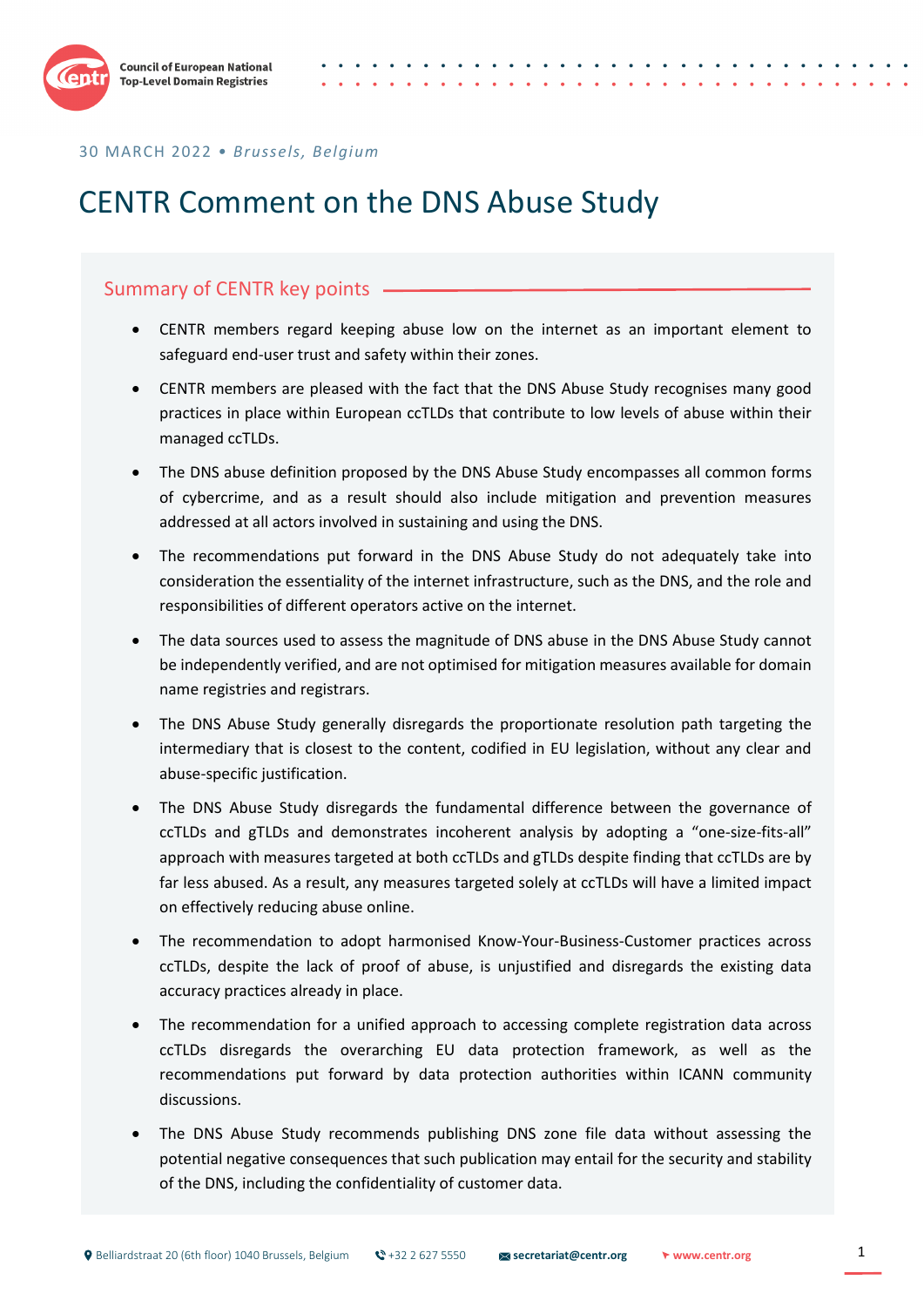

## **Introduction**

CENTR is the association of European country code top-level domain registries (hereinafter ccTLDs). All EU Member State and EEA country ccTLDs (such as .de, .fr, and .no) are members of CENTR.

CENTR members are at the core of the public internet, safeguarding the stability and security of the internet. The majority of European ccTLDs are non-profit organisations or SMEs, providing an internet infrastructure service in the interest of and in close cooperation with their local internet communities (e.g. registrars, endusers, rightsholders, CSIRTs, law enforcement authorities).

ccTLDs are responsible for operating and maintaining the technical Domain Name System (DNS) infrastructure for their top-level domain. The DNS is a well-established network protocol at the heart of the internet infrastructure – commonly thought of as the "phone book of the internet". It provides a navigation function to map user-friendly domain names to numeric IP addresses, and is equally used by any service running on the internet, either visible to the end-users (e.g. website, email) or entirely behind the scenes (e.g. instant messaging, Voice over IP, and infrastructure management). ccTLDs only hold information enabling users to navigate the internet but do not store, transmit or enhance any third-party content online.<sup>[1](#page-1-0)</sup>

ccTLDs are only one of several internet infrastructure actors that enable users to reach content or send emails. ccTLDs enable domain names to point to an IP address on which these services (e.g. a website or an email server) are hosted. Furthermore, ccTLDs maintain a registration database that contains the names and contact details of domain name holders. Elements of this registration database are publicly accessible via the so-called WHOIS. In addition, ccTLDs, as technical operators of the internet infrastructure, are considered to be 'operators of essential services' under Directive 2016/1148 (NIS Directive) and 'essential entities' under the upcoming revision of the NIS Directive (NIS 2 Directive).

CENTR welcomes the aim pursued by the European Commission to "analyse the scope, impact and magnitude of DNS abuse" with its recently published "Study on Domain Name System (DNS) abuse" (hereinafter the DNS Abuse Study or the Study).

CENTR members regard keeping abuse low on the internet as an important element in safeguarding end-user trust and safety within their zones. CENTR members are pleased with the fact that the Study recognises many good practices in place within European ccTLDs that contribute to low levels of abuse within their managed ccTLDs, in comparison to other actors within the TLD industry. CENTR recognises the challenge in clearly distinguishing DNS abuse from other forms of cybercrime, considering the essentiality of the DNS for the functioning of the internet, as well as the limitations in measuring the magnitude of abuse online.

Having taken part in the stakeholder interviews that served as the basis for the DNS Abuse Study, CENTR would like to also respond to several assumptions and inconsistencies present in the documents published as part of the DNS Abuse Study.

As the DNS Abuse Study provides several recommendations targeted at CENTR members, with the aim to guide possible future policy development in the field, CENTR would like to point out that the existing good practices

<span id="page-1-0"></span> $<sup>1</sup>$  For more information on the role of domain name registries, see CENTR, "Domain name registries and online content".</sup> Available here:<https://centr.org/policy/policy-documents/download/10204/5751/41.html>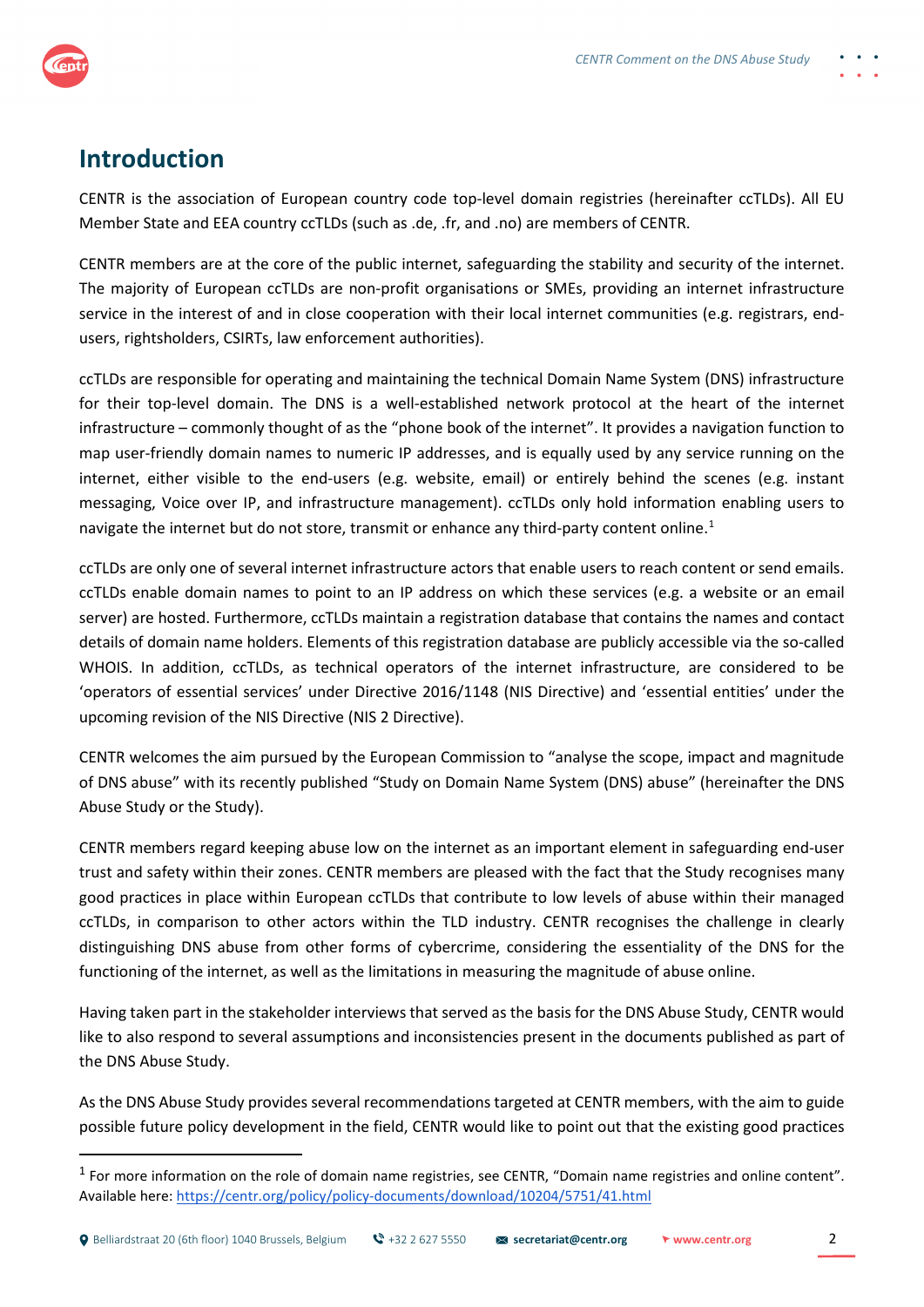that are continuously being improved and developed by European ccTLDs have contributed to the overall safety and security online, and continue to be considered as "best practices" within the global domain name industry.

In this regard, CENTR would like to submit the following comment as part of its response to the DNS Abuse Study that is considered to provide evidentiary basis for future policy discussions.

# **DNS abuse definition and magnitude**

#### Inconsistency in definition and recommended mitigation measures

The DNS Abuse Study provides an extensive definition of DNS abuse, while acknowledging that "consensus on a global and comprehensive DNS abuse definition is still missing".<sup>[2](#page-2-0)</sup> According to the definition adopted by the authors of the Study, DNS abuse "is any activity that makes use of domain names or the DNS protocol to carry out harmful or illegal activity".<sup>[3](#page-2-1)</sup> The definition provided by the Study is therefore broad and seems to encompass all current forms of cybercrime.[4](#page-2-2)

In addition to the suggested definition of the DNS abuse, the authors of the Study provide a slightly more nuanced definition in the explanatory statement following their aforementioned suggestion: "DNS abuse exploits the domain name registration process, the domain name resolution process, or other services associated with the domain name (e.g., shared web hosting service)"<sup>[5](#page-2-3)</sup>, taking a slightly narrower approach in defining the issue.

The explanation of the broad definition does not take into account the role of different DNS service providers, internet service providers, online platform operators and other categories of stakeholders that are part of the "complex ecosystem", apart from the service providers mostly involved in offering a domain name registration process. Furthermore, the different scenarios of mitigation measures available depending on the type of abuse that only concern the use of domain names or their registration process solely concern the following types of service providers: TLD registries, registrars/resellers, hosting service providers, as well as a largely generalised group of "DNS service providers" that may or may not include TLD registries and registrars in its scope. The Study seems to have interchangeably used DNS service providers, TLD registries and registrars when discussing abuse mitigating measures, without clearly referencing which actors are included under "DNS service providers", when not explicitly referencing TLD registries/registrars. The Study gives limited attention to actions addressing abuse at hosting level on the other hand, only doing so in relation to juxtaposing it with actions possible for "DNS service providers".

While the DNS abuse definition clearly encompasses all illegal activity that takes place online, irrespective of whether it includes content (e.g. hosting) or infrastructure (e.g. DNS) abuse, the authors of the Study have

<span id="page-2-0"></span><sup>2</sup> DNS Abuse Study, p. 50.

<span id="page-2-1"></span><sup>3</sup> DNS Abuse Study, p. 10.

<span id="page-2-2"></span><sup>&</sup>lt;sup>4</sup> As acknowledged in the Study, at least on the ICANN community level there seems to be a broader consensus on the purely technical-related aspects, while the content-related ones are under continuous debate. Meanwhile, other fora like Internet & Jurisdiction and the DNS Abuse Framework have adopted DNS abuse definitions that distinguish between technical security threats and abuse related to illegal content.

<span id="page-2-3"></span><sup>5</sup> DNS Abuse Study, p. 10.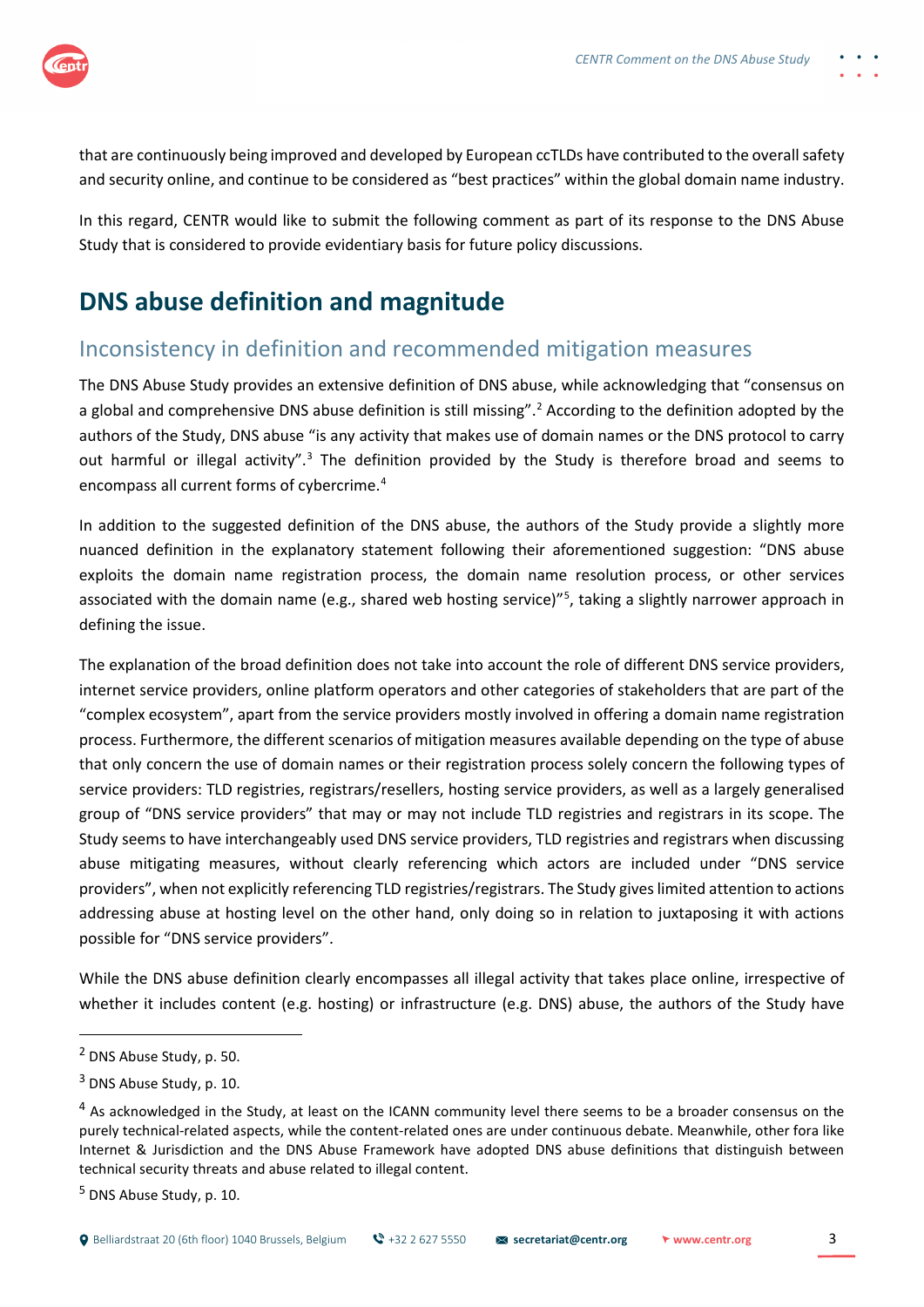

largely disregarded the differences in legal frameworks governing different operators. Most notably for the hosting level, the current EU legal framework is very different from the current legislation and soft law governing action at DNS level. As a result, the conclusions on the general practices of "DNS service providers" and hosting service providers when addressing abuse do not reflect the full picture, nor the full list of regulatory realities different operators are subject to.

For example, the Study largely disregards the current EU intermediary liability framework concerning the provision of internet access, caching and hosting level, when discussing abuse mitigation, while in principle these actors also rely on the DNS in order to provide their services to the public. The existing rich body of law concerning the intermediary liability framework in the EU, reiterated in the Digital Services Act proposal that maintains the key principles of limited liability, includes a clear prohibition of imposing a general monitoring obligation for illegal activity taking place in connection to the services offered by intermediaries, as well as a notice and action procedure relevant for hosting service providers.

The conclusion of the DNS Abuse Study on **the definition of DNS abuse** that in principle includes all illegal activity on the internet (e.g. cybercrime, hacking, malicious conduct, (cyber)security threats, illegal and fraudulent activity) **is inconsistent with its accompanying explanation, together with the described abuse mitigation measures** that only target a limited number of technical intermediaries, without adequately considering the legal frameworks and the existence of voluntary measures governing each actor.

Consequently, **any mitigation and prevention measures addressed within the Study should also encompass all actors involved in sustaining and using the DNS,** per the broad definition adopted by the authors.

#### Limited research on the magnitude of DNS abuse

The estimation of the magnitude of DNS abuse across different TLD zones was essentially based on 16 blacklists provided by 6 blacklist providers, according to the Study. It is worth noting that data provided solely by blacklist feed providers is primarily optimised for blocking (by inter alia internet service providers), rather than for the suspension of domain names by registries and registrars. CENTR acknowledges the limitations of these feeds, as also rightfully stressed by the authors of the Study. However, it is worth pointing out that any research based on the blacklists provided by these commercial actors is not available for independent verification. Furthermore, these lists may include URLs randomly queried by Domain Generation Algorithms (DGAs) and other botnets that include domain names that may not even be registered by specific TLDs to be mitigated by the measures targeting domain registration processes.

It would have been helpful for the Study, when acknowledging the limitations of its own research, to identify the shortcomings of these data sources and provide valuable input either directly to the blacklist providers or independent cybersecurity researchers on how to measure abuse more accurately.

#### Overlooking the essentiality of the DNS for the provision of services

ccTLDs, as technical operators of the internet infrastructure, are considered to be 'operators of essential services' under the NIS Directive and consequently also 'essential entities' under the upcoming NIS 2 Directive.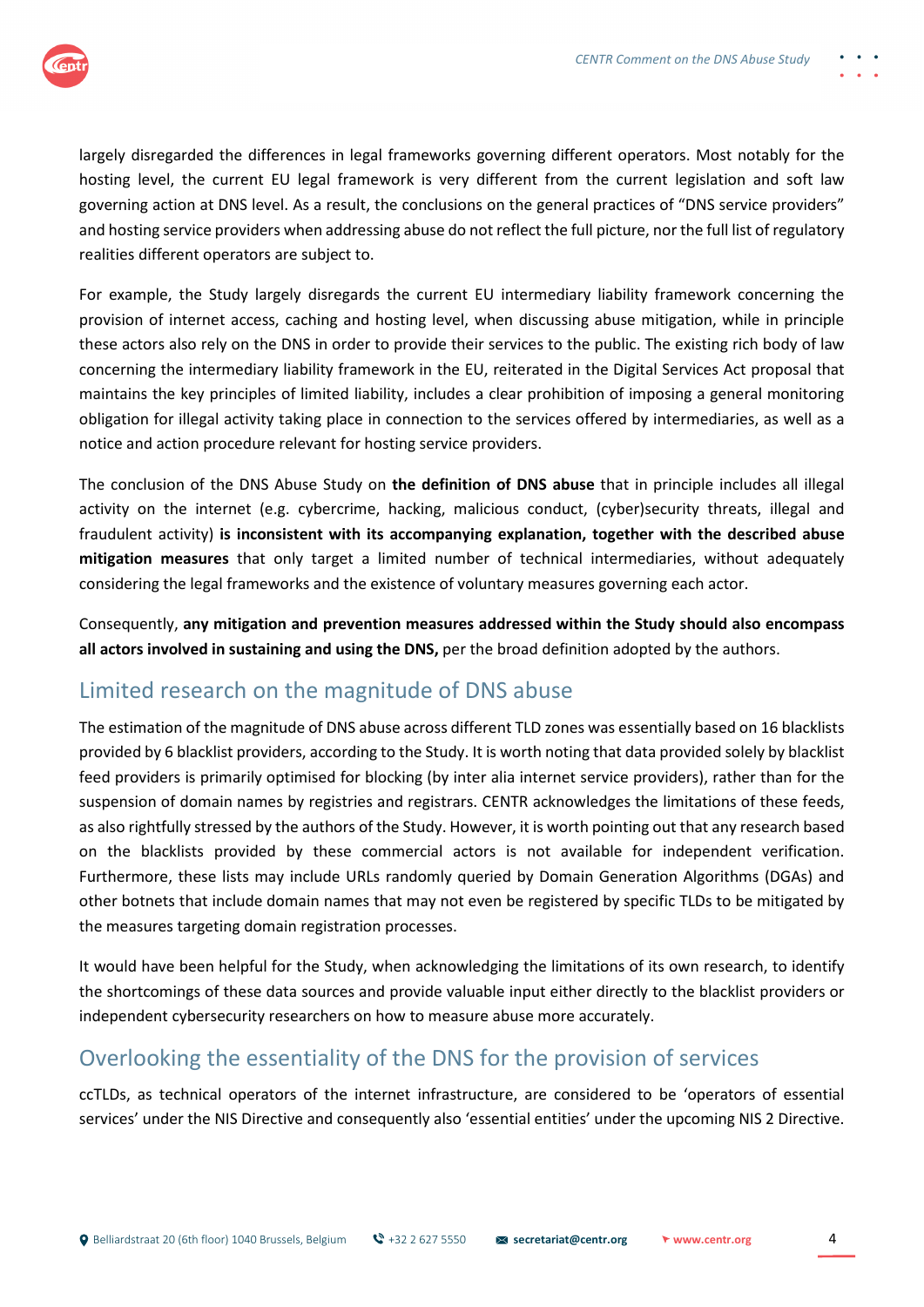

Each ccTLD maintains the authoritative name servers for the specific top-level domain(s) managed by that ccTLD. Every authoritative name server managed by a ccTLD provides information about all the delegations and complete DNS information of registered domain names.

**A domain name and its management are distinct from, and cannot be equated with the content of any services related to the domain name**, that are provided by other intermediaries (such as web hosting companies, mail service providers etc).

The essentiality of the DNS, and specifically of TLD operators is recognised in the EU.<sup>[6](#page-4-0)</sup> ccTLDs do not have the technical capacity to directly target unlawful content online. They can only suspend the underlying technical infrastructure, i.e. the domain name that will disrupt the functioning of all associated services (such as website or email hosting). However, this drastic measure does not remove illegal content from the internet: the unlawful content remains reachable through other means (e.g. directly typing the IP address in the browser). The existing EU legal framework in the area of consumer protection clearly establishes a certain proportionality standard when action at ccTLD level can be mandated. In addition, any action at ccTLD level can only be mandated "when appropriate" and when contacting other intermediaries closer to the content have not brought about any results.[7](#page-4-1)

The DNS Abuse Study makes an assumption that goes against this established proportionality principle that has been codified in EU legislation. According to the authors of the DNS Abuse Study, "to effectively address abuse cases, requiring the abuse reporters the[*sic*] exhaust a rigid linear referral path (website operator - registrant - hosting provider - reseller, if any - registrar - registry operator) is not appropriate"<sup>[8](#page-4-2)</sup>.

The authors of the Study solely base their findings on one generalised example when dismissing the proportionate resolution path first targeting the intermediary that is closest to the content. The DNS Abuse Study has therefore **not provided any clear justification, nor abuse-specific explanation on why a proportionate resolution path targeting the intermediary that is closest to the content first is not appropriate**, beyond a simplistic statement that this is generally not effective.

In some specific and clearly-defined cases, action at DNS level might indeed be appropriate without the need to exhaust the linear referral path. However, it is worth pointing out that any action at DNS level, considering the essentiality of the DNS infrastructure to the functioning of any connected services, must be based on a clear legal basis (e.g. obligation under local legislation, contractual or local policy requirement, a court order, referral from the competent public authority, including law enforcement etc).

Furthermore, with a suggested definition of DNS abuse ranging from malware distribution to intellectual property rights infringements to the availability of child sexual abuse material, the legal basis for action at DNS level can be different, together with the legal framework governing the needed intervention. Each case depends

<span id="page-4-0"></span><sup>6</sup> Regulation (EU) 2019/881 ('EU Cybersecurity Act'), Recital 22: "The public core of the open internet, namely its main protocols and infrastructure, which are a global public good, provides the essential functionality of the internet as a whole and underpins its normal operation.[...]public core of the open internet and the stability of its functioning, including, but not limited to, key protocols (in particular DNS[...], the operation of the domain name system (such as the operation of all top-level domains)[...]".

<span id="page-4-1"></span><sup>&</sup>lt;sup>7</sup> Regulation (EU) 2017/2394 ('Consumer Protection Cooperation Regulation'), Article 9(4)(g).

<span id="page-4-2"></span><sup>8</sup> DNS Abuse Study, p. 38.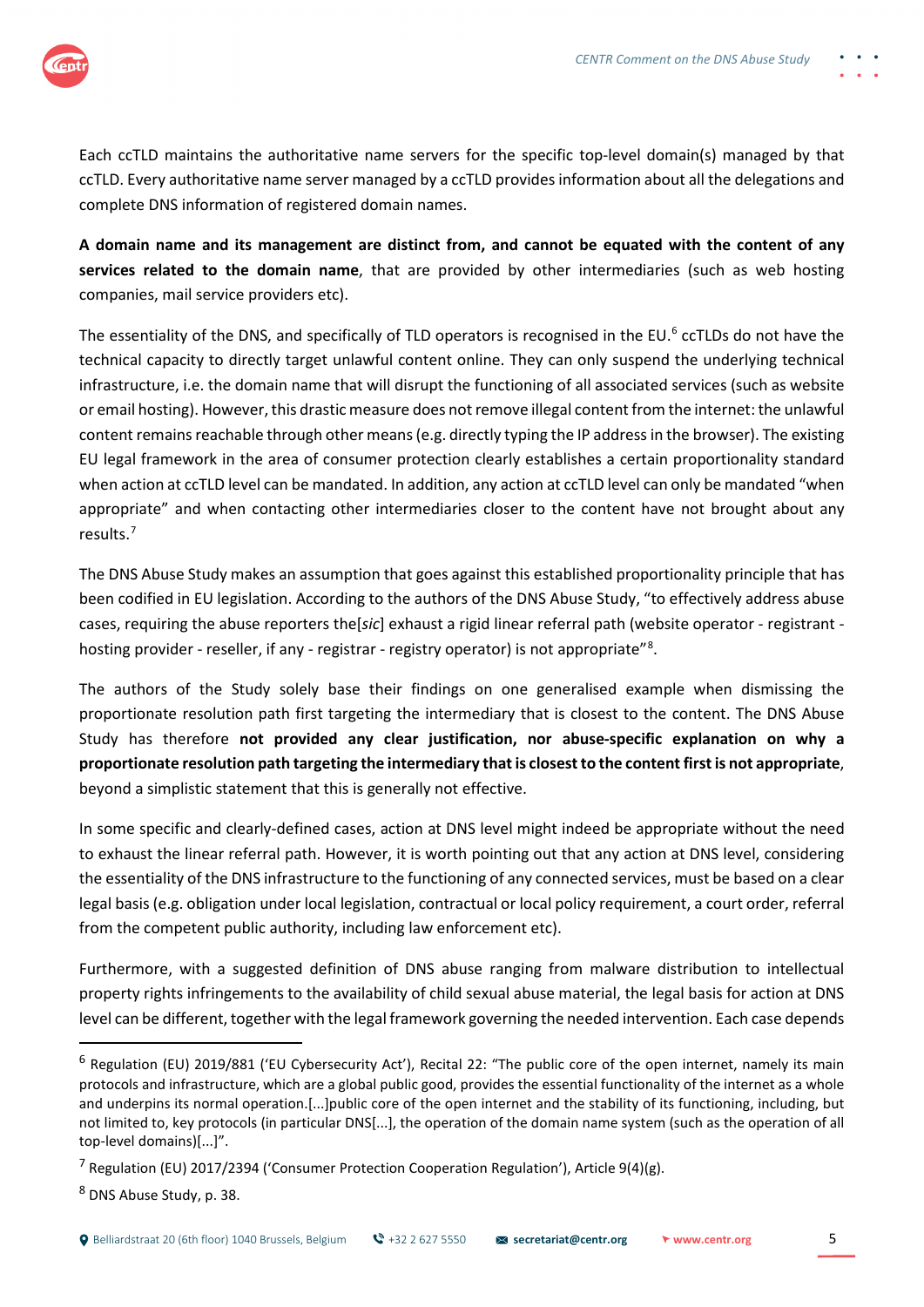

on the gravity of the specific infringement, its persistence and widespread reach, together with several means available for authorities and abuse reporters to pursue the mitigation (including the difference between the intermediary that is considered to be the closest to the source of the problem).

Any generalised statements without providing a clear analysis on the existing practices of DNS service providers, TLD registries and registrars in the context of specific abuses cannot be considered as factual and evidencebased research.

# **The Study's recommendations to address DNS abuse**

### A "one-size-fits-all" approach

According to the Study, EU ccTLDs are "by far the least abused in absolute terms and relative to their overall market share",[9](#page-5-0) with only 0.8% of all abused domains registered under EU ccTLDs, in comparison to other actors active on the domain name market (such as generic TLDs or gTLDs). Yet, the DNS Abuse Study adopts a "one size fits all approach", as the proposed recommendations target either both ccTLDs and gTLDs, or solely ccTLDs, despite the fact that the level of abuse has been shown to be the lowest amongst European ccTLDs. Most notably, the DNS Abuse Study recommends further harmonisation of ccTLD practices, or calls on ccTLDs to adopt the practices of gTLDs.

Requiring ccTLDs to unify their policies and practices with gTLDs despite the differences regarding the level of abuse between both actors is incoherent with the Study's own conclusions. Most importantly, it creates a risk of imposing a disproportionate burden on ccTLDs, who seem to have demonstrated the efficiency of their current practices in limiting DNS abuse according to the findings of the Study.

Secondly, the **recommendations requiring ccTLDs to put in place similar measures to gTLDs also disregard the fundamental difference between the governance of gTLDs and ccTLDs.** While technically a ccTLD and a gTLD perform similar functions in the DNS, their widely different policy arrangements are openly recognised by all stakeholders in the internet ecosystem. ccTLDs are governed by national and international law, while gTLDs also need to comply with ICANN policies. The specific rules and policies that govern ccTLDs depend on their country of establishment.

The one-size-fits-all approach recommended by the DNS Abuse Study disregards the well-established principle recognised in global Internet Governance that allows discrepancies between the policy arrangements of ccTLDs and gTLDs, but also amongst ccTLDs. While it is beneficial to share experiences across the industry, including by ccTLDs that already share their experiences amongst peers in different fora, including ICANN, it is unclear why ccTLDs should strive for a greater harmonisation of their operations, while the conclusions of the DNS Abuse Study show no evidence of wide-spread abuse across European ccTLDs.

In the absence of compelling evidence of a widespread problem with DNS abuse at EU ccTLD level, it may be assumed that the existing good practices and voluntary measures taken by ccTLDs to limit abuse are sufficient to keep abuse out of their zones.

<span id="page-5-0"></span><sup>9</sup> DNS Abuse Study, p. 53.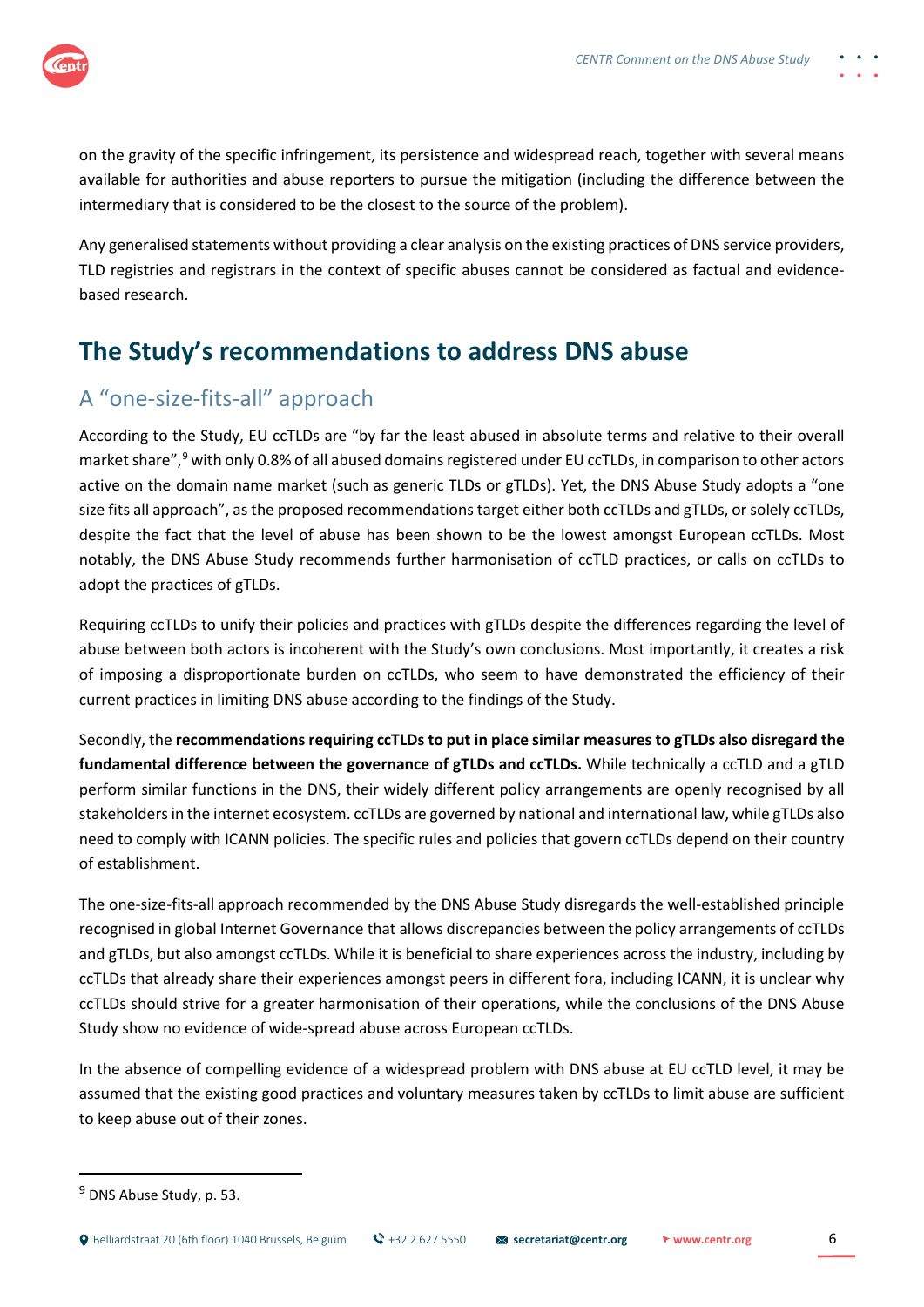

#### Registration data accuracy obligations

The Study recommends that TLD registries "verify the accuracy of the domain registration (WHOIS) data", among others, through harmonised Know Your Business Customer (KYBC) procedures and eID authentication.

First of all, this recommendation disregards the fact that harmonised data verification and KYBC obligations through eID authentication are not feasible due to the absence of functioning eID schemes across all EU Member States: out of 27 EU Member States only 16 currently have an eID scheme in place. As a result, ccTLDs would be required to collect and store additional personal information in order to fulfil KYBC obligations, in conflict with many existing efforts to comply with the EU data protection framework.

Furthermore, registration policies across ccTLDs are deeply rooted in the national legal frameworks of the Member States. European ccTLDs have established various ways and methods to keep registration data accurate. Some ccTLDs make use of national eID schemes in the domain name registration process,<sup>[10](#page-6-0)</sup> others perform additional registration data checks post-registration based on the internal tools available for screening new registrations.[11](#page-6-1)

In the absence of proof regarding significant abuse across EU ccTLDs, it is unclear why the Study recommends further harmonisation of KYBC practices through eID authentication. **ccTLDs should be able to continue carrying out their existing data accuracy practices, in line with the basic data protection principles** (such as purpose limitation and data minimisation) and in accordance with locally available tools. It is important to keep this in mind in light of the ongoing negotiations on the data accuracy obligation within the NIS 2 Directive that will strive for a minimum harmonisation of all TLDs active within the EU market (not only targeting EU ccTLDs).

Disproportionate verification obligations will hamper access to basic infrastructure by businesses and customers who wish to establish their online presence within the European domain space. This would cause a competitive disadvantage to the EU ccTLD industry, as end-users would rather opt for a more convenient option than a European domain name. Other options (such as a social media page) will allow the user to establish an online presence much faster and at much less cost.

Finally, the Technical Report accompanying the Study acknowledges the uncertainty of attributing low abuse levels solely to verification checks, as there seems to be only "anecdotal evidence indicating that cybercriminals choose to[...] avoid TLDs that strictly verify the registrant identity". The Technical Report concludes that "there is a need for a very comprehensive statistical analysis of factors driving DNS abuse."<sup>[12](#page-6-2)</sup>

While making recommendations in the executive part of the Study, the authors of the DNS Abuse Study should have made these limitations more evident, as otherwise their conclusions can be considered construed.

<span id="page-6-0"></span> $10$  E.g. The use of NemID for verifying identities of individuals and businesses based in Denmark by DK Hostmaster (.dk); the Estonian Internet Foundation requires verification of .ee registrants with the use of Estonian eID solutions and also accepts the use of ID cards from Belgium, Latvia, Lithuania, Finland.

<span id="page-6-1"></span> $11$  E.g. the APEWS tool developed by EURid to screen for potentially abusive registrations; screening system developed by DNS Belgium to scan new registrations for incorrect registration data; machine learning tool used by SIDN (.nl) to identify potentially fake webshops.

<span id="page-6-2"></span> $12$  Technical Report - Appendix 1, p. 35.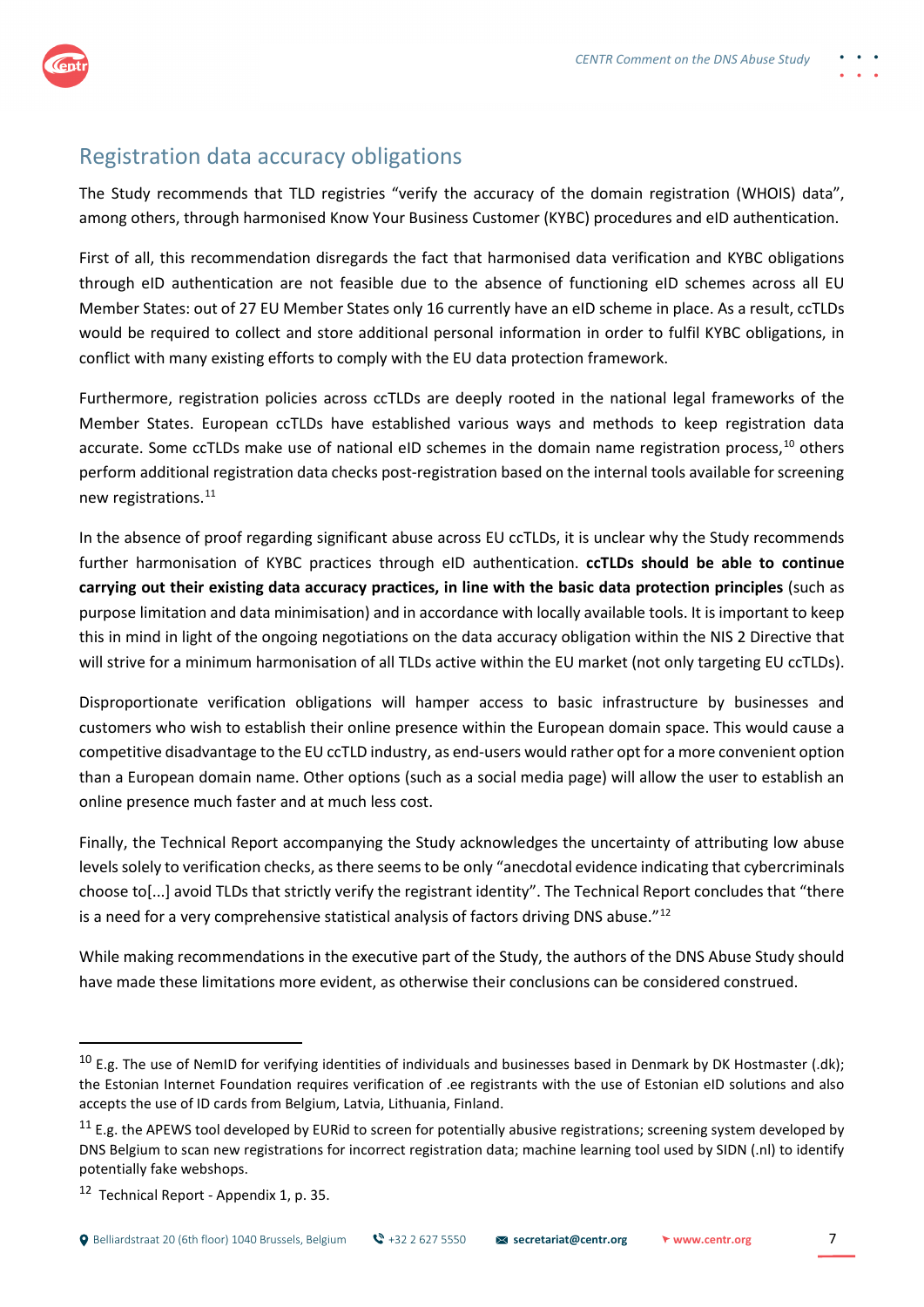

#### Access to complete WHOIS data

The Study recommends that "ccTLDs should, in the same manner as gTLDs, provide a scalable and unified way of accessing complete registration (WHOIS) information using the Registration Data Access Protocol (RDAP)".

First of all it is worth mentioning that RDAP is not an industry-wide recognised standard across TLDs. While RDAP has been developed to address some of the shortcomings of its predecessor - the WHOIS protocol neither the Study nor the accompanying Technical Report provide any reasoning as to *why* RDAP should be the preferred standard for providing access to registration data, beyond the statements of its alleged benefits for third party access.

In this regard, it should be recalled that WHOIS (and RDAP) records contain the personal data of domain holders, such as their name and contact details alongside other information, e.g. the registration and expiration date of the domain. Personal information, such as names and contact details of domain name holders, fall under the scope of the EU General Data Protection Regulation (GDPR). Under the GDPR, any processing of personal data, including its consultation, use, and disclosure by transmission<sup>[13](#page-7-0)</sup> can only be considered lawful under certain conditions, e.g. when the data subject has given their express consent to the processing of their personal data, when it is necessary to comply with legal obligations, or for the purpose of legitimate interests.<sup>[14](#page-7-1)</sup>

Furthermore, the European Data Protection Board (EDPB) and the European Data Protection Supervisor (EDPS) have confirmed that entities providing domain name services, including ccTLDs, can only grant access to registration data if there is a clear legal basis for such action provided by law,<sup>[15](#page-7-2)</sup> whilst the Court of Justice of the European Union (CJEU) has clarified that such a legal basis must define the scope of limitation of the exercise of the rights concerned.<sup>[16](#page-7-3)</sup>

The recommendation put forward by the Study to "provide a scalable and unified way of accessing complete registration (WHOIS) information" therefore **disregards the current data protection framework in the EU and the requirement to balance the interest of third parties and data subjects on a case-by-case basis.**

Furthermore, it is worth recalling an earlier analysis issued by WP29 (the predecessor of the EDPB) in the context of ICANN's response to GDPR compliance in 2018 that found that any unspecified requirement to provide "legitimate access" to "uniform registration data" does not amount to a specified purpose within the meaning of Article 5(1)(b) of the GDPR. Furthermore, **the interests of third parties in the processing of and access to personal information should not determine the purposes pursued by TLD operators in collecting and providing access to personal information.**

<span id="page-7-0"></span><sup>13</sup> Regulation (EU) 2016/679 ('General Data Protection Regulation'), Art 4(2).

<span id="page-7-1"></span> $14$  Ibid, Art  $6(1)$ .

<span id="page-7-2"></span><sup>&</sup>lt;sup>15</sup> The European Data Protection Board's Statement in 02/2021 on new draft provisions of the second additional protocol to the Council of Europe Convention on Cybercrime (Budapest Convention), adopted on 2 February 2021. Available here: [https://rm.coe.int/edpbstatement022021onbudapestconventionnewprovisions/1680a1617f;](https://rm.coe.int/edpbstatement022021onbudapestconventionnewprovisions/1680a1617f) European Data Protection Supervisor, Opinion 5/2021on the Cybersecurity Strategy and the NIS 2.0 Directive, 11 March 2021. Available here: https://edps.europa.eu/system/files/2021-03/21-03-11\_edps\_nis2-opinion\_en.pdf

<span id="page-7-3"></span><sup>16</sup> See for example CJEU, C-419/14, paragraph 81.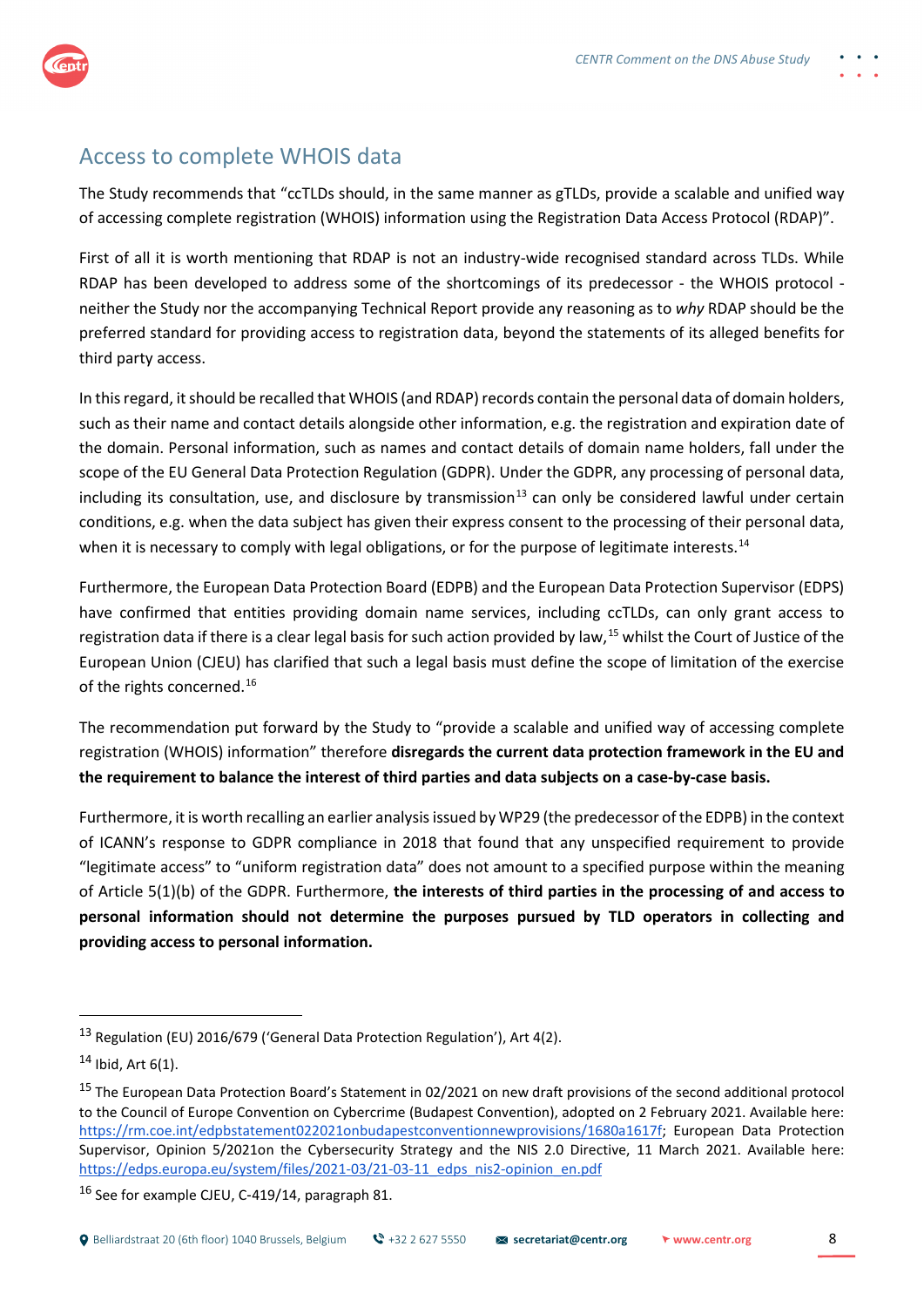

Furthermore, WP29 has stressed that in the context of access to WHOIS, there is a need to implement appropriate technical and organisational security measures that result in the appropriate identification, authentication and authorisation of the entities which are allowed to access non-publicly available WHOIS information[.17](#page-8-0)

Unfortunately, the overarching EU data protection framework has received minimum recognition within the DNS Abuse Study, evident from one limitation in parentheses and a mere footnote within the recommendations<sup>[18](#page-8-1)</sup>, while the confidentiality of data is considered to be one of the cornerstones of information security.<sup>[19](#page-8-2)</sup>

**Consequently, calling for "a scalable and unified way of accessing complete registration (WHOIS) information" disregards the overarching EU data protection framework, as well as the recommendations put forward by WP29 in the context of ICANN's response to GDPR compliance.**

Finally, the Study makes several assumptions and cites difficulties in accessing non-public WHOIS records based solely on experiences within gTLDs and other contracted parties with ICANN. The DNS Abuse Study, in this regard, completely disregards European ccTLD experiences who were largely complying with their national data protection frameworks per the previous EU Data Protection Directive, long before the EU GDPR entered into force. By the time the EU GDPR entered into force, the majority of EU ccTLDs were already redacting publicly available registration data. The majority of ccTLDs provide some form of access to non-public registration data containing personal information, primarily for law enforcement purposes, to the parties identified in a court order and all other parties who can demonstrate their legitimate interest in obtaining access to non-public registration data.

### Publication of zone file

The Study recommends that ccTLDs consider "publishing DNS zone file data through DNS zone transfer of a system similar to the Centralized Zone Data Service (CZDS) maintained by ICANN". The Technical Report accompanying the Study concludes that the majority of ccTLDs do not make their zone files available to third parties, putting forward only one possible reason behind it which is a risk of "unforeseen negative consequences" for the security and stability of ccTLDs. The Technical Report does not provide any further reasoning or analysis as to what these potential negative consequences for security and stability might be, nor any further detail about ccTLDs' reasoning for not making their zone files publicly available. At the same time, the Technical Report concludes that zone file publication was introduced by ICANN in the interest of mitigating abusive and criminal activity, and therefore that ccTLDs should consider following a similar recommendation.

First of all, as the aim of the Study is to provide analysis on the scope and reasons why certain types of abuse are recurring, it is unacceptable to support recommendations that are based on simple statements without an

<span id="page-8-0"></span><sup>17</sup> ARTICLE 29 Data Protection Working Party correspondence with ICANN, April 2018. Available here: https://edpb.europa.eu/news/news/2018/european-data-protection-board-endorsed-statement-wp29-icannwhois\_en

<span id="page-8-1"></span><sup>&</sup>lt;sup>18</sup> Footnote 21 on p. 15 of the DNS Abuse Study: "This recommendation is without prejudice to current legislation on data protection (GDPR)[...]".

<span id="page-8-2"></span> $19$  See for example the definition of 'security of network and information systems' as enshrined in Article 4(2) of the NIS Directive.